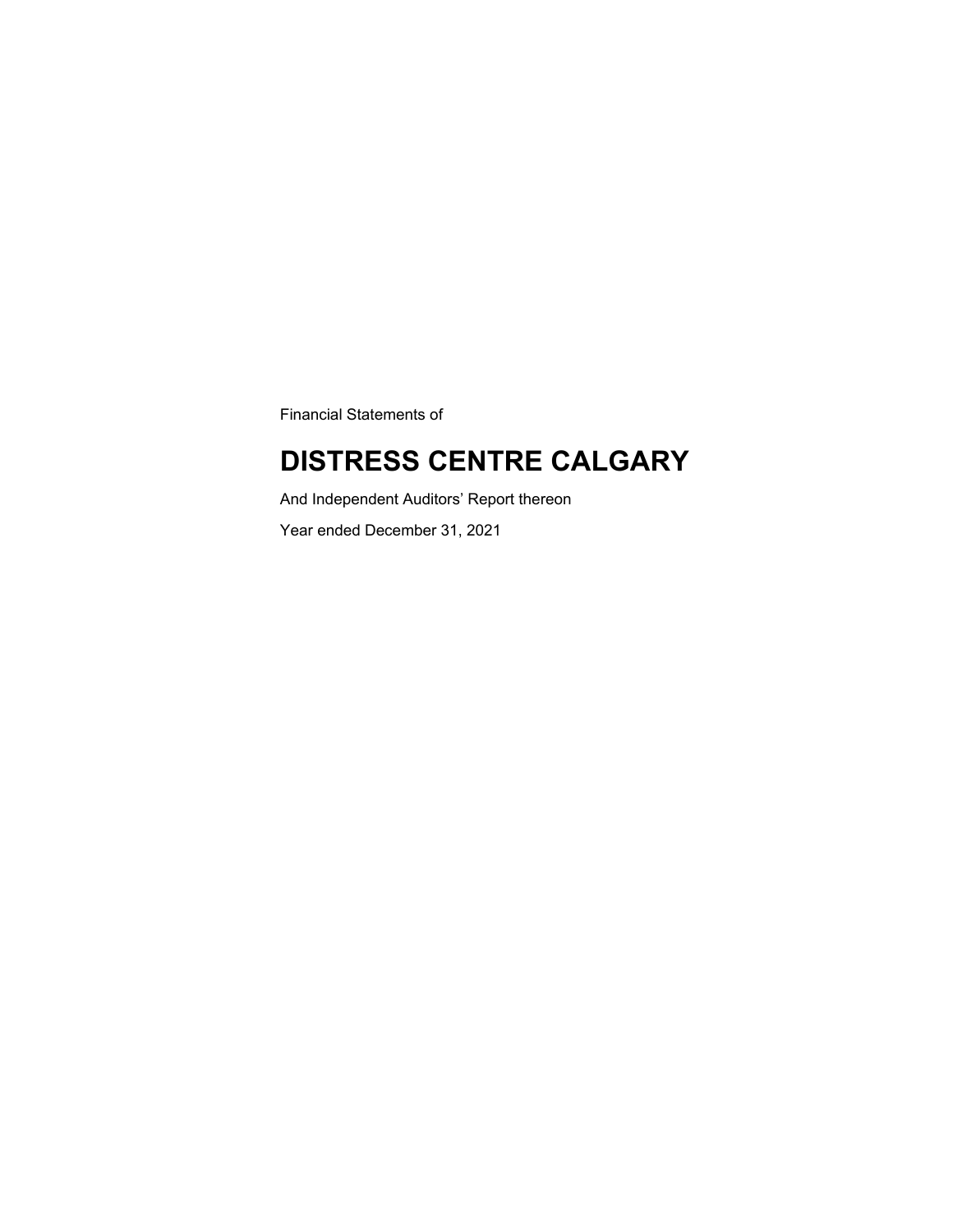

KPMG LLP 205 5th Avenue SW Suite 3100 Calgary AB T2P 4B9 Telephone (403) 691-8000 Fax (403) 691-8008 www.kpmg.ca

### **INDEPENDENT AUDITORS' REPORT**

To the Directors of Distress Centre Calgary

### *Opinion*

We have audited the financial statements of Distress Centre Calgary (the Entity), which comprise:

- the statement of financial position as at December 31, 2021
- the statement of operations for the year then ended
- the statement of changes in net assets for the year then ended
- the statement of cash flows for the year then ended
- and notes to the financial statements, including a summary of significant accounting policies

(Hereinafter referred to as the "financial statements").

In our opinion, the accompanying financial statements present fairly, in all material respects, the financial position of the Entity as at December 31, 2021, and its results of operations and its cash flows for the year then ended in accordance with Canadian accounting standards for not-for-profit organizations.

### *Basis for Opinion*

We conducted our audit in accordance with Canadian generally accepted auditing standards. Our responsibilities under those standards are further described in the "*Auditors' Responsibilities for the Audit of the Financial Statements*" section of our auditors' report.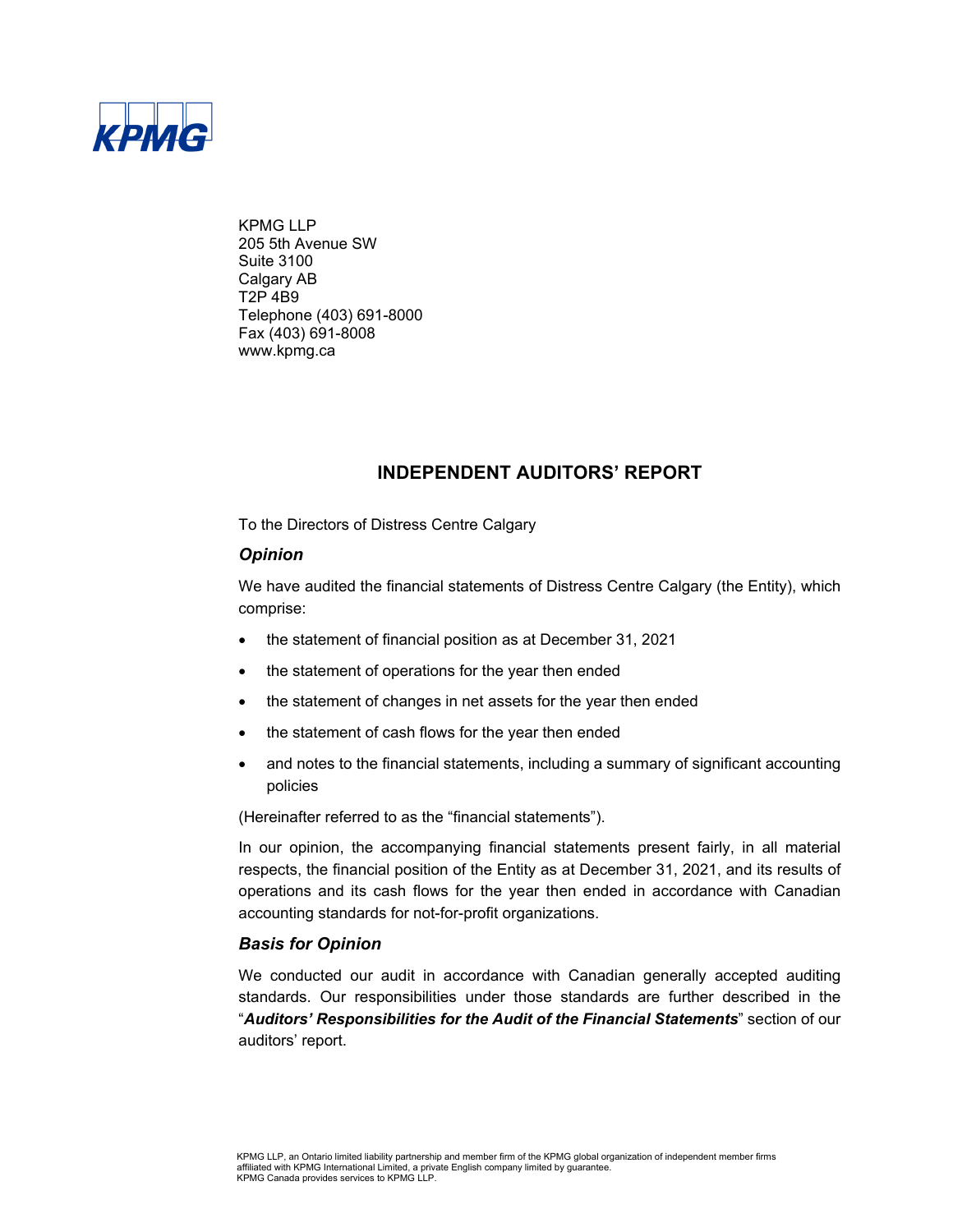

We are independent of the Entity in accordance with the ethical requirements that are relevant to our audit of the financial statements in Canada and we have fulfilled our other ethical responsibilities in accordance with these requirements.

We believe that the audit evidence we have obtained is sufficient and appropriate to provide a basis for our opinion.

### *Emphasis of Matter – Comparative Information*

We draw attention to Note 10 to the financial statements ("Note 10"), which explains that certain comparative information presented for the year ended December 31, 2020 has been restated.

Note 10 explains the reason for the restatement and also explains the adjustments that were applied to restate certain comparative information.

Our opinion is not modified in respect of this matter.

### *Other Matter – Comparative Information*

The financial statements for the year ended December 31, 2020, excluding the adjustments that were applied to restate certain comparative information, were audited by another auditor who expressed an unmodified opinion on those financial statements on February 25, 2021.

As part of our audit of the financial statements for the year ended December 31, 2021, we also audited the adjustments that were applied to restate certain comparative information presented for the year ended December 31, 2020. In our opinion, such adjustments are appropriate and have been properly applied.

Other than with respect to the adjustments that were applied to restate certain comparative information, we were not engaged to audit, review or apply any procedures to the financial statements for the year ended December 31, 2020. Accordingly, we do not express an opinion or any other form of assurance on those financial statements taken as a whole.

### *Responsibilities of Management and Those Charged with Governance for the Financial Statements*

Management is responsible for the preparation and fair presentation of the financial statements in accordance with Canadian accounting standards for not-for-profit organizations, and for such internal control as management determines is necessary to enable the preparation of financial statements that are free from material misstatement, whether due to fraud or error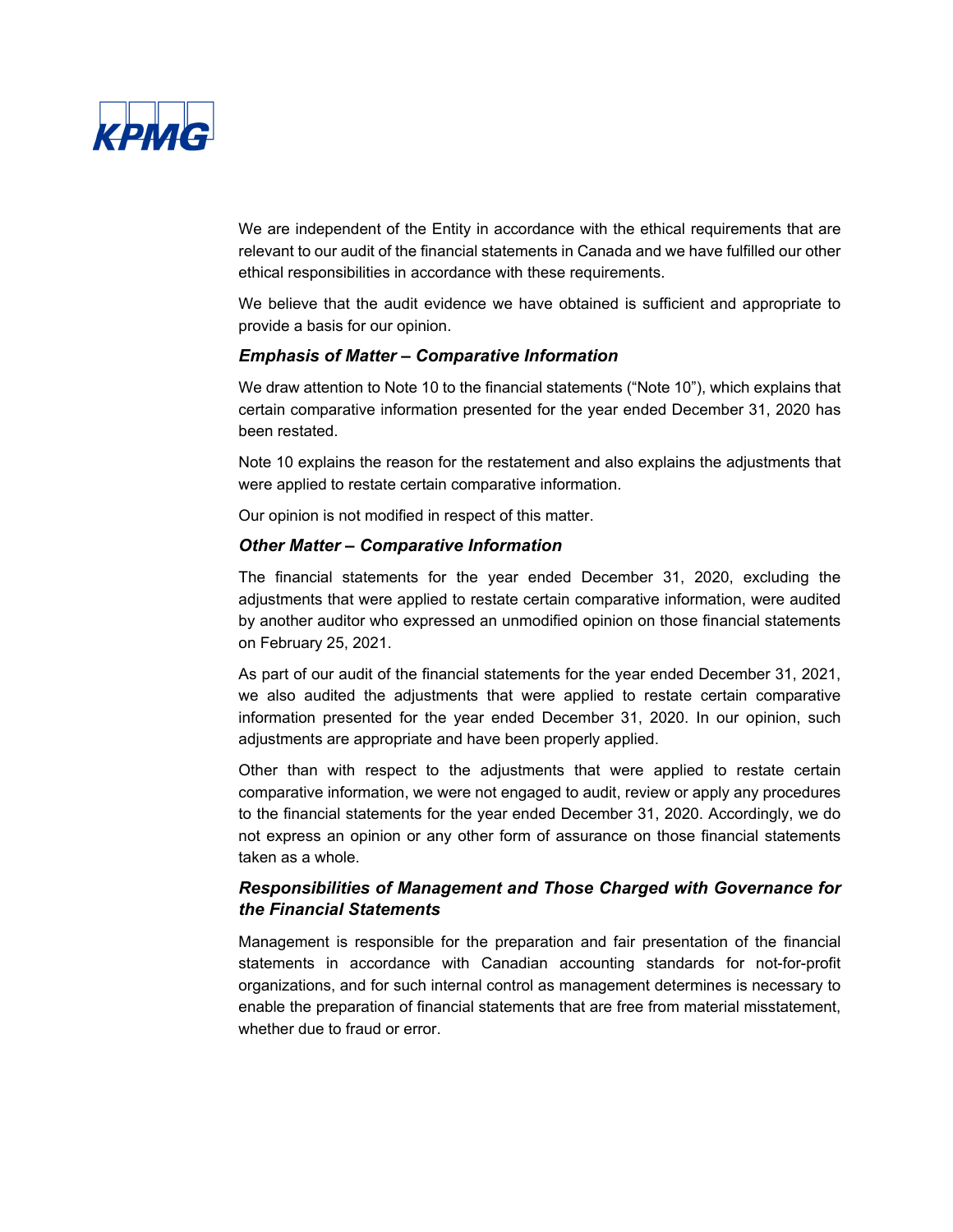

In preparing the financial statements, management is responsible for assessing the Entity's ability to continue as a going concern, disclosing as applicable, matters related to going concern and using the going concern basis of accounting unless management either intends to liquidate the Entity or to cease operations, or has no realistic alternative but to do so.

Those charged with governance are responsible for overseeing the Entity's financial reporting process.

### *Auditors' Responsibilities for the Audit of the Financial Statements*

Our objectives are to obtain reasonable assurance about whether the financial statements as a whole are free from material misstatement, whether due to fraud or error, and to issue an auditors' report that includes our opinion.

Reasonable assurance is a high level of assurance, but is not a guarantee that an audit conducted in accordance with Canadian generally accepted auditing standards will always detect a material misstatement when it exists.

Misstatements can arise from fraud or error and are considered material if, individually or in the aggregate, they could reasonably be expected to influence the economic decisions of users taken on the basis of the financial statements.

As part of an audit in accordance with Canadian generally accepted auditing standards, we exercise professional judgment and maintain professional skepticism throughout the audit.

We also:

 Identify and assess the risks of material misstatement of the financial statements, whether due to fraud or error, design and perform audit procedures responsive to those risks, and obtain audit evidence that is sufficient and appropriate to provide a basis for our opinion.

The risk of not detecting a material misstatement resulting from fraud is higher than for one resulting from error, as fraud may involve collusion, forgery, intentional omissions, misrepresentations, or the override of internal control.

- Obtain an understanding of internal control relevant to the audit in order to design audit procedures that are appropriate in the circumstances, but not for the purpose of expressing an opinion on the effectiveness of the Entity's internal control.
- Evaluate the appropriateness of accounting policies used and the reasonableness of accounting estimates and related disclosures made by management.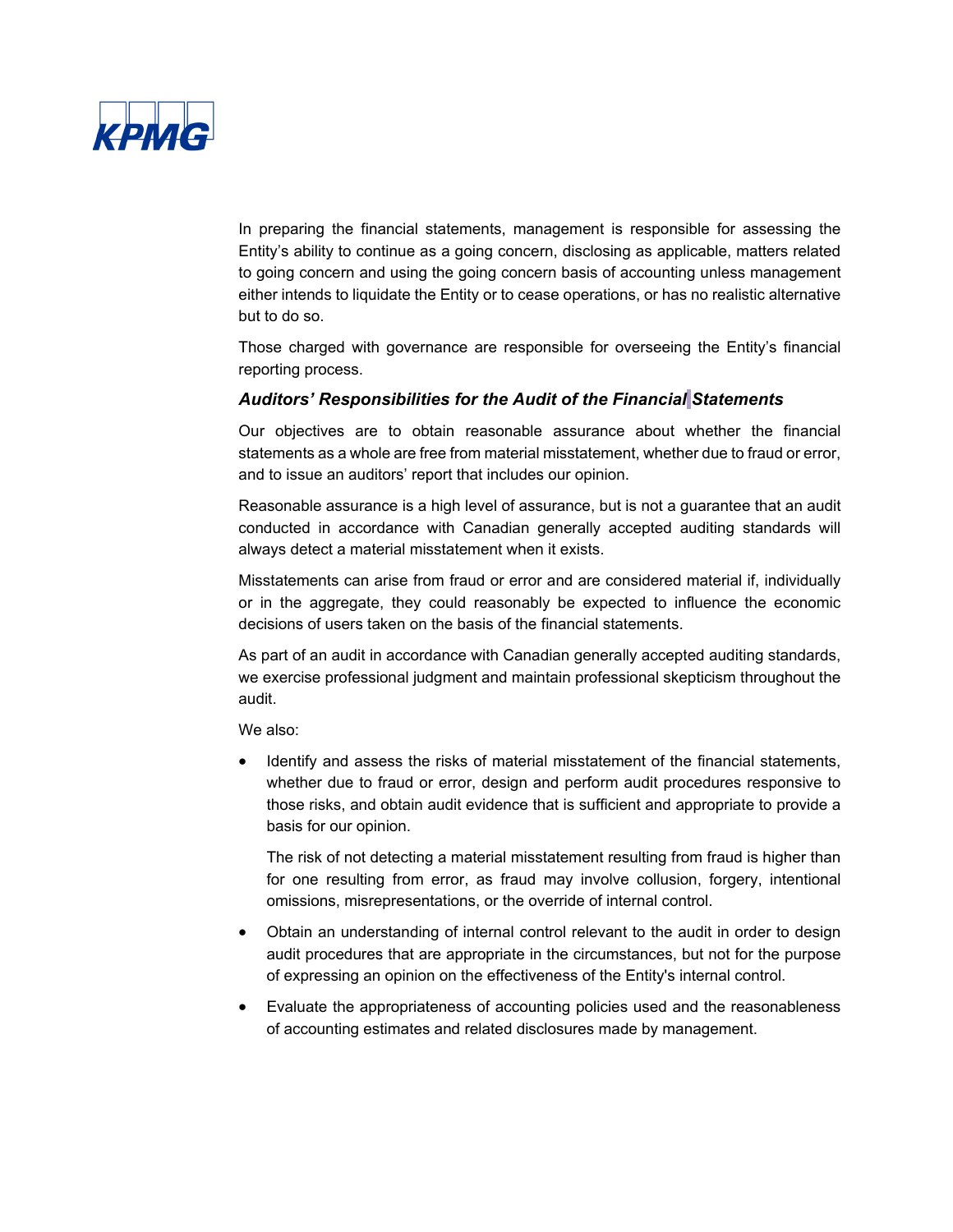

- Conclude on the appropriateness of management's use of the going concern basis of accounting and, based on the audit evidence obtained, whether a material uncertainty exists related to events or conditions that may cast significant doubt on the Entity's ability to continue as a going concern. If we conclude that a material uncertainty exists, we are required to draw attention in our auditors' report to the related disclosures in the financial statements or, if such disclosures are inadequate, to modify our opinion. Our conclusions are based on the audit evidence obtained up to the date of our auditors' report. However, future events or conditions may cause the Entity to cease to continue as a going concern.
- Evaluate the overall presentation, structure and content of the financial statements, including the disclosures, and whether the financial statements represent the underlying transactions and events in a manner that achieves fair presentation.
- Communicate with those charged with governance regarding, among other matters, the planned scope and timing of the audit and significant audit findings, including any significant deficiencies in internal control that we identify during our audit.

KPMY LLP

Chartered Professional Accountants Calgary, Canada February 23, 2022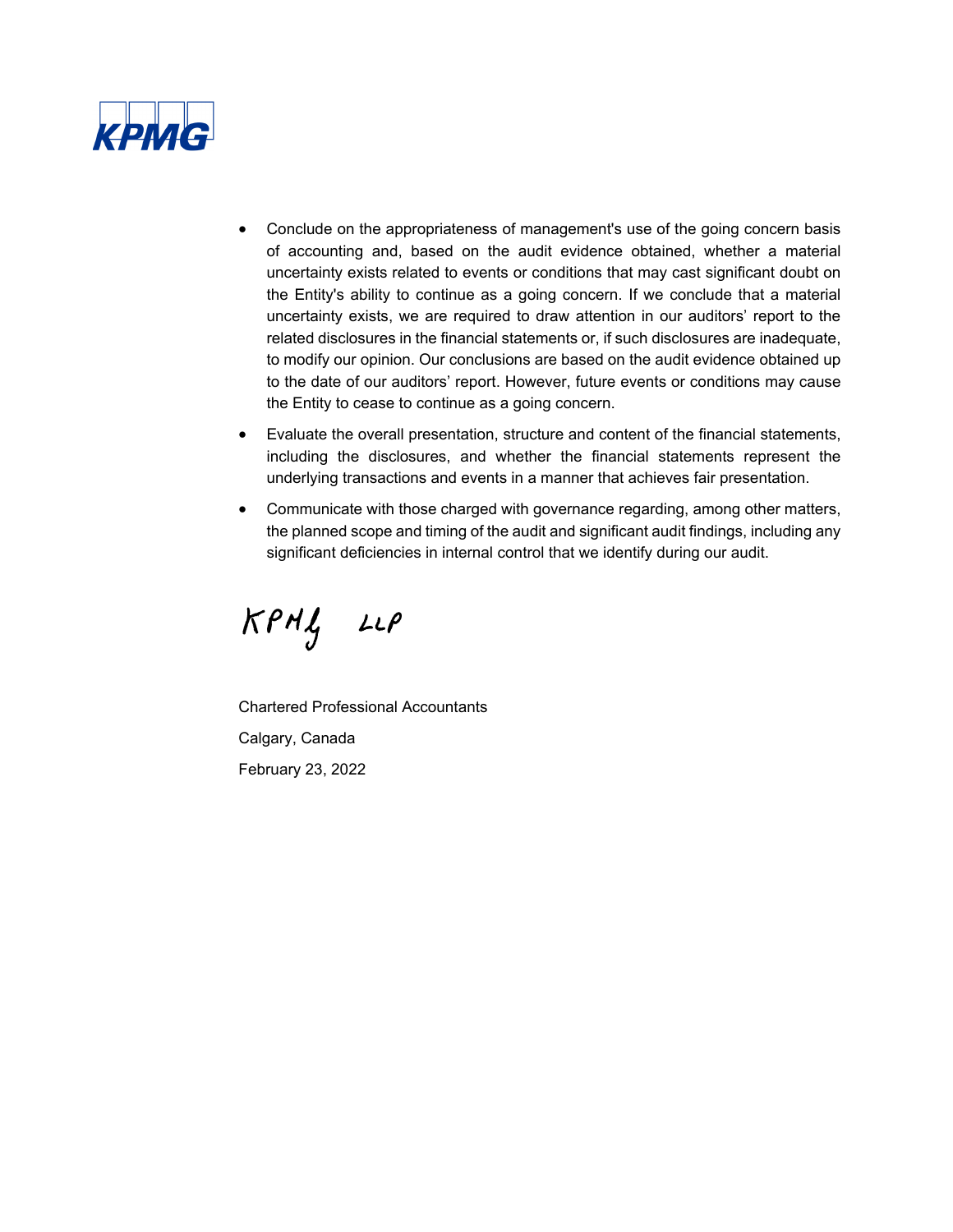Statement of Financial Position

### December 31, 2021, with comparative information for 2020

|                                                          | Operating | Sustainability           |                 | Capital                  | 2021             | 2020                   |
|----------------------------------------------------------|-----------|--------------------------|-----------------|--------------------------|------------------|------------------------|
|                                                          | fund      | fund                     | Subtotal        | fund                     | Total            | Total<br>(Restated     |
| <b>Assets</b>                                            |           |                          |                 |                          |                  | Note $10$ )            |
| Current assets:                                          |           |                          |                 |                          |                  |                        |
| Cash and cash<br>equivalents<br>\$                       | 1,940,010 | \$<br>5,343              | \$<br>1,945,353 | \$<br>7,299              | \$<br>1,952,652  | \$<br>2,551,666        |
| Short term investments<br>(note 4)                       |           | 1,353,247                | 1,353,247       |                          | 1,353,247        | 926,890                |
| Accounts receivable                                      | 214,975   | 9,103                    | 224,078         |                          | 224,078          | 84,958                 |
| Prepaid expenses<br>Interfund balances                   | 70,256    |                          | 70,256          |                          | 70,256           | 60,551                 |
|                                                          |           |                          |                 |                          |                  | 1,077,397              |
|                                                          | 2,225,241 | 1,367,693                | 3,592,934       | 7,299                    | 3,600,233        | 4,701,462              |
| Non-current assets:<br>Capital assets (note 5)           |           |                          |                 | 187,222                  | 187,222          | 209,203                |
| Long term investments                                    |           |                          |                 |                          |                  |                        |
| (note 4)                                                 |           | 897,343                  | 897,343         |                          | 897,343          |                        |
| \$                                                       | 2,225,241 | \$<br>2,265,036          | \$<br>4,490,277 | \$<br>194,521            | \$<br>4,684,798  | \$<br>4,910,665        |
| Liabilities                                              |           |                          |                 |                          |                  |                        |
| <b>Current liabilities:</b><br>Accounts payable<br>\$    | 276,231   | \$                       | \$<br>276,231   | \$                       | \$<br>276,231    | \$<br>201,615          |
| Deferred<br>contributions (note 6)<br>Interfund balances | 1,503,715 |                          | 1,503,715       |                          | 1,503,715        | 1,337,353<br>1,077,397 |
|                                                          | 1,779,946 | $\overline{\phantom{0}}$ | 1,779,946       | $\overline{\phantom{0}}$ | 1,779,946        | 2,616,365              |
|                                                          |           |                          |                 |                          |                  |                        |
| Non-current liabilities:<br>Deferred lease liability     | 147,941   |                          | 147,941         |                          | 147,941          | 117,602                |
|                                                          | 1,927,887 |                          | 1,927,887       |                          | 1,927,887        | 2,733,967              |
| Net assets:                                              |           |                          |                 |                          |                  |                        |
| Invested in capital assets<br>Restricted                 |           |                          |                 | 187,222<br>7,299         | 187,222<br>7,299 | 209,203<br>7,299       |
| Unrestricted                                             | 297,354   | 2,265,036                | 2,562,390       |                          | 2,562,390        | 1,960,196              |
| Contractual obligations (note 7)                         | 297,354   | 2,265,036                | 2,562,390       | 194.521                  | 2,756,911        | 2,176,698              |
| \$                                                       | 2,225,241 | \$<br>2,265,036          | \$<br>4,490,277 | \$<br>194,521            | \$<br>4,684,798  | \$<br>4.910.665        |
|                                                          |           |                          |                 |                          |                  |                        |

See accompanying notes to the financial statements.

Approved by the Board

 $D \sim 1$  Director Director Director Director

Duncan Melville, Chair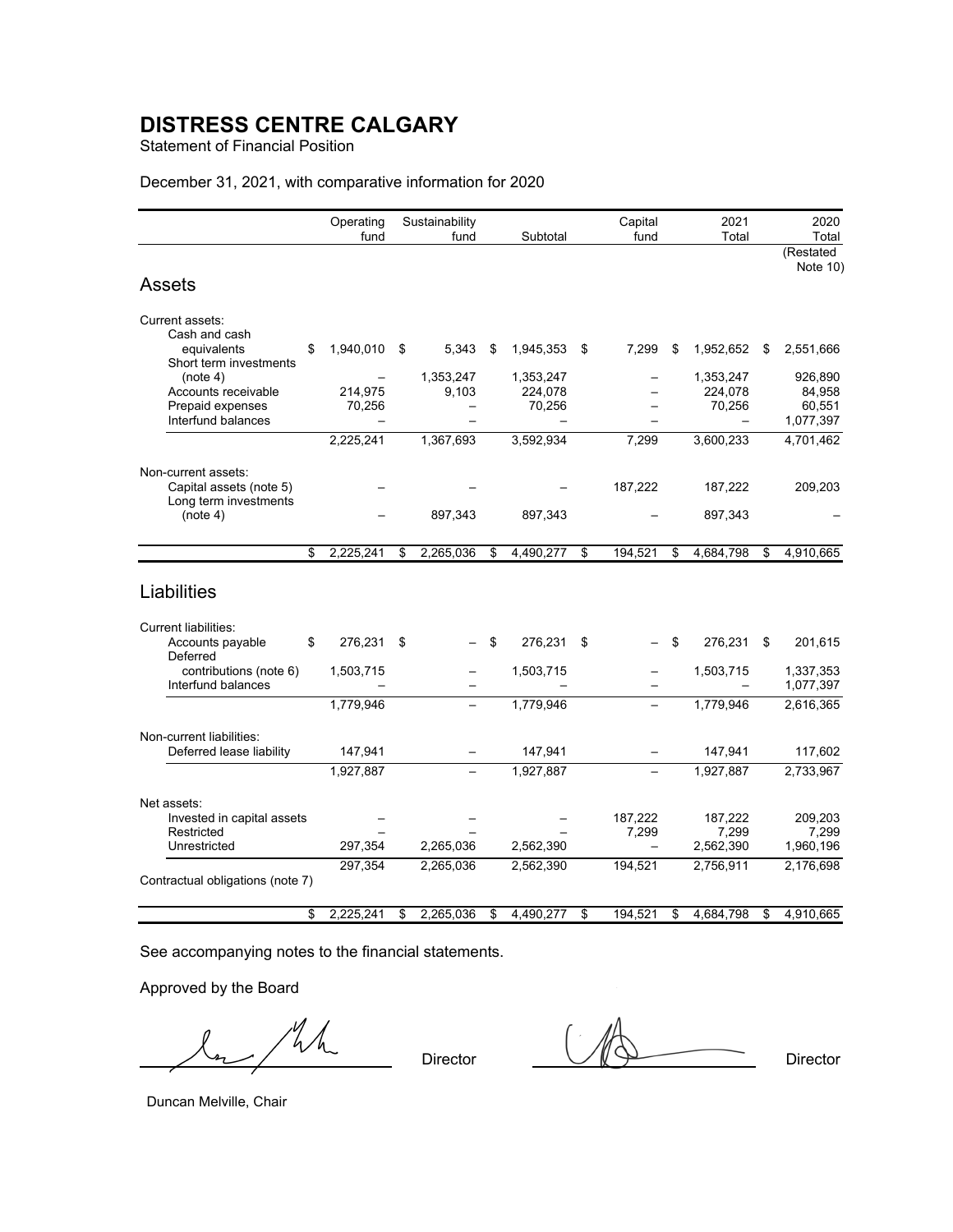Statement of Operations

### Year ended December 31, 2021, with comparative information for 2020

|                                                 | Operating            | Sustainability           |                      | Capital              | 2021                 | 2020                 |
|-------------------------------------------------|----------------------|--------------------------|----------------------|----------------------|----------------------|----------------------|
|                                                 | fund                 | fund                     | Subtotal             | fund                 | Total                | Total                |
|                                                 |                      |                          |                      |                      |                      |                      |
| Revenue:<br>United Way Alberta                  |                      |                          |                      |                      |                      |                      |
| Capital Region                                  | \$<br>1,944,933      | \$                       | \$<br>1,944,933      | \$                   | \$<br>1,944,933      | \$<br>1,512,302      |
| Other donations and                             |                      |                          |                      |                      |                      |                      |
| fundraising                                     | 1,345,524            | 250,000                  | 1,595,524            |                      | 1,595,524            | 1,583,833            |
| City of Calgary, Family                         |                      |                          |                      |                      |                      |                      |
| and Community                                   |                      |                          |                      |                      |                      |                      |
| <b>Support Services</b>                         | 1,316,729            |                          | 1,316,729            |                      | 1,316,729            | 1,410,309            |
| <b>Calgary Homeless</b>                         |                      |                          |                      |                      |                      |                      |
| Foundation                                      | 1,114,180            |                          | 1,114,180            | 39,444               | 1,153,624            | 659,386              |
| United Way of Calgary                           |                      |                          |                      |                      |                      |                      |
| and Area                                        | 1,063,890            |                          | 1,063,890            |                      | 1,063,890            | 1,292,635            |
| Alberta Health Services                         |                      |                          |                      |                      |                      |                      |
| - addictions and                                |                      |                          |                      |                      |                      |                      |
| mental health<br>Canada Suicide                 | 433,013              |                          | 433,013              |                      | 433,013              | 433,013              |
| <b>Prevention Service</b>                       | 245,533              |                          | 245,533              |                      | 245,533              | 146,684              |
| City of Calgary -                               |                      |                          |                      |                      |                      |                      |
| <b>Community Safety</b>                         |                      |                          |                      |                      |                      |                      |
| <b>Investment Fund</b>                          | 203,580              |                          | 203,580              |                      | 203,580              |                      |
| Red Deer - senior 211                           | 169,673              |                          | 169,673              |                      | 169,673              | 59,065               |
| City of Calgary -                               |                      |                          |                      |                      |                      |                      |
| ES online                                       | 121,000              |                          | 121,000              |                      | 121,000              | 120,615              |
| Gift in Kind                                    | 106,540              |                          | 106,540              |                      | 106,540              |                      |
| Calgary and Area Child                          |                      |                          |                      |                      |                      |                      |
| and Family Services                             | 84,130               |                          | 84,130               |                      | 84,130               | 131,660              |
| Carya - Senior 211                              | 80,300               |                          | 80,300               |                      | 80,300               | 50,000               |
| Alberta Human Services                          | 72,917               |                          | 72,917               |                      | 72,917               | 175,000              |
| Casino proceeds<br>utilized                     | 37,121               |                          | 37,121               |                      | 37,121               | 38,301               |
| Bow Valley 211                                  |                      |                          |                      |                      |                      | 13,776               |
| Interest income                                 | 1,239                | 12,508                   | 13,747               |                      | 13,747               | 12,313               |
| <b>Calgary Communities</b>                      |                      |                          |                      |                      |                      |                      |
| <b>Against Sexual Abuse</b>                     | 5,000                |                          | 5,000                |                      | 5,000                | 5,000                |
| Government wage                                 |                      |                          |                      |                      |                      |                      |
| subsidies                                       |                      |                          |                      |                      |                      | 428,845              |
|                                                 | 8,345,302            | 262,508                  | 8,607,810            | 39,444               | 8,647,254            | 8,072,737            |
|                                                 |                      |                          |                      |                      |                      |                      |
| Expenses:                                       |                      |                          |                      |                      |                      |                      |
| Personnel<br>Basic needs fund                   | 6,209,468<br>338,914 | $\overline{\phantom{0}}$ | 6,209,468<br>338,914 |                      | 6,209,468<br>338,914 | 5,207,712<br>368,772 |
| <b>Building</b>                                 | 329,589              | $\overline{\phantom{0}}$ | 329,589              |                      | 329,589              | 514,333              |
| Communication                                   | 299,999              |                          | 299,999              |                      | 299,999              | 181,009              |
| IT                                              | 205,901              |                          | 205,901              |                      | 205,901              | 195,026              |
| Marketing and                                   |                      |                          |                      |                      |                      |                      |
| fundraising                                     | 174,356              |                          | 174,356              |                      | 174,356              | 55,349               |
| Office administration                           | 148,935              | 10,356                   | 159,291              |                      | 159,291              | 236,515              |
| Program Costs                                   | 152,257              |                          | 152,257              |                      | 152,257              |                      |
| Finances                                        | 80,924               |                          | 80,924               |                      | 80,924               | 37,129               |
| Amortization                                    |                      |                          |                      | 75,878               | 75,878               | 96,668               |
| Volunteer and                                   |                      |                          |                      |                      |                      |                      |
| training                                        | 40,464               |                          | 40,464               |                      | 40,464               | 33,132               |
|                                                 | 7,980,807            | 10,356                   | 7,991,163            | 75,878               | 8,067,041            | 6,925,645            |
|                                                 |                      |                          |                      |                      |                      |                      |
| Excess (deficiency) of revenue<br>over expenses | 364,495              | \$<br>252,152 \$         | 616,647              | \$<br>$(36, 434)$ \$ | 580,213 \$           | 1,147,092            |
|                                                 | \$                   |                          |                      |                      |                      |                      |

See accompanying notes to the financial statements.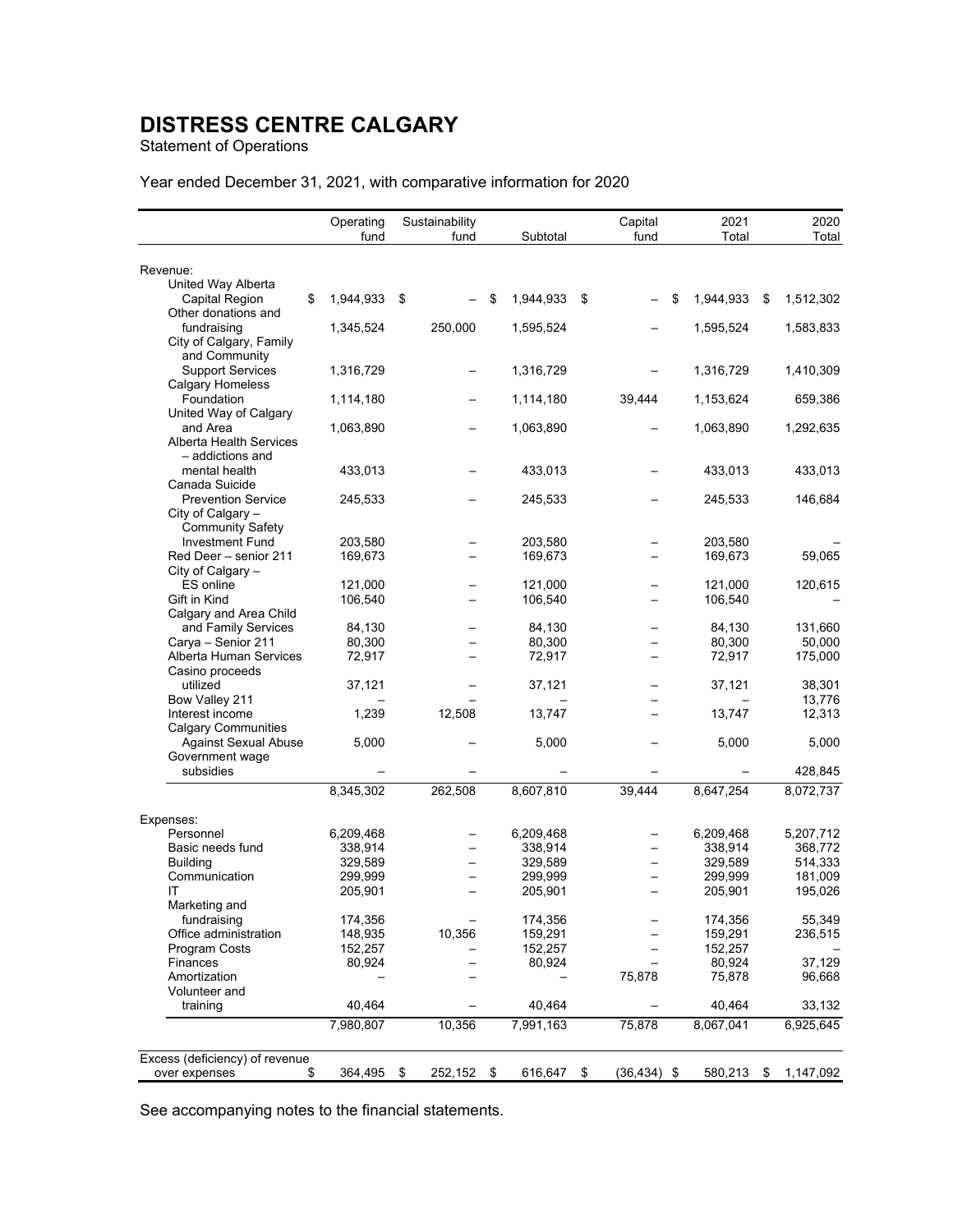Statement of Changes in Net Assets

### Year ended December 31, 2021, with comparative information for 2020

|                                                  | Operating<br>fund   | Sustainability<br>fund | Subtotal        |    | Capital<br>fund | 2021<br>Total |   | 2020<br>Total |
|--------------------------------------------------|---------------------|------------------------|-----------------|----|-----------------|---------------|---|---------------|
| Balance, beginning of year                       | \$<br>$(52,688)$ \$ | 2,012,884              | \$<br>1,960,196 | \$ | 216.502<br>S    | 2.176.698     | S | 1,029,606     |
| Excess (deficiency) of<br>revenues over expenses | 364.495             | 252.152                | 616.647         |    | (36, 434)       | 580,213       |   | 1,147,092     |
| Interfund transfers                              | (14, 453)           |                        | (14, 453)       |    | 14.453          |               |   |               |
| Balance, end of year                             | \$<br>297.354       | 2,265,036              | 2,562,390       | S. | 194.521         | 2,756,911     |   | 2,176,698     |

See accompanying notes to the financial statements.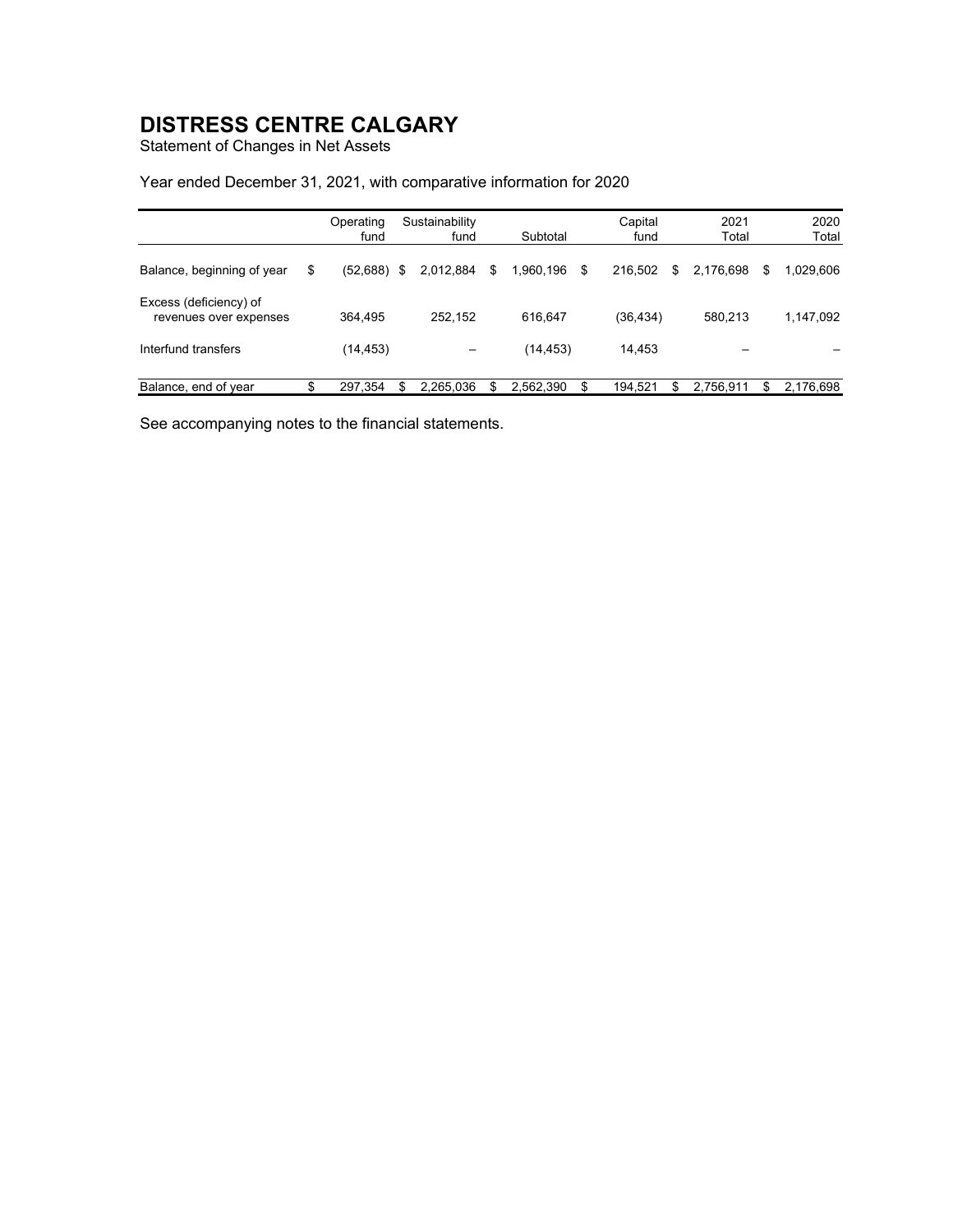Statement of Cash Flows

|                                              | 2021            | 2020            |
|----------------------------------------------|-----------------|-----------------|
|                                              |                 | (Restated       |
|                                              |                 | Note 10)        |
| Operations:                                  |                 |                 |
| Excess of revenue over expenses              | \$<br>580,213   | 1,147,092<br>\$ |
| Item not affecting cash:                     |                 |                 |
| Amortization                                 | 75,878          | 96,668          |
| Deferred lease liability                     | 30,339          | 117,602         |
|                                              | 686,430         | 1,361,362       |
| Changes in non-cash working capital item:    |                 |                 |
| Accounts receivable                          | (139, 120)      | (30, 892)       |
| Prepaid expenses                             | (9,705)         | 174,374         |
| Accounts payable                             | 74,616          | 12,110          |
| Deferred contributions                       | 166,362         | 364,398         |
|                                              | 778,583         | 1,881,352       |
| Investing:                                   |                 |                 |
| Purchase of capital assets                   | (53, 897)       | (206, 738)      |
| Proceeds from sale of investments            | 926,890         |                 |
| Purchase of investments                      | (2, 250, 590)   | (926, 890)      |
|                                              | (1, 377, 597)   | (1, 133, 628)   |
| Increase in cash and cash equivalents        | (599, 014)      | 747,724         |
| Cash and cash equivalents, beginning of year | 2,551,666       | 1,803,942       |
| Cash and cash equivalents, end of year       | 1,952,652<br>\$ | 2,551,666<br>\$ |

Year ended December 31, 2021, with comparative information for 2020

See accompanying notes to the financial statements.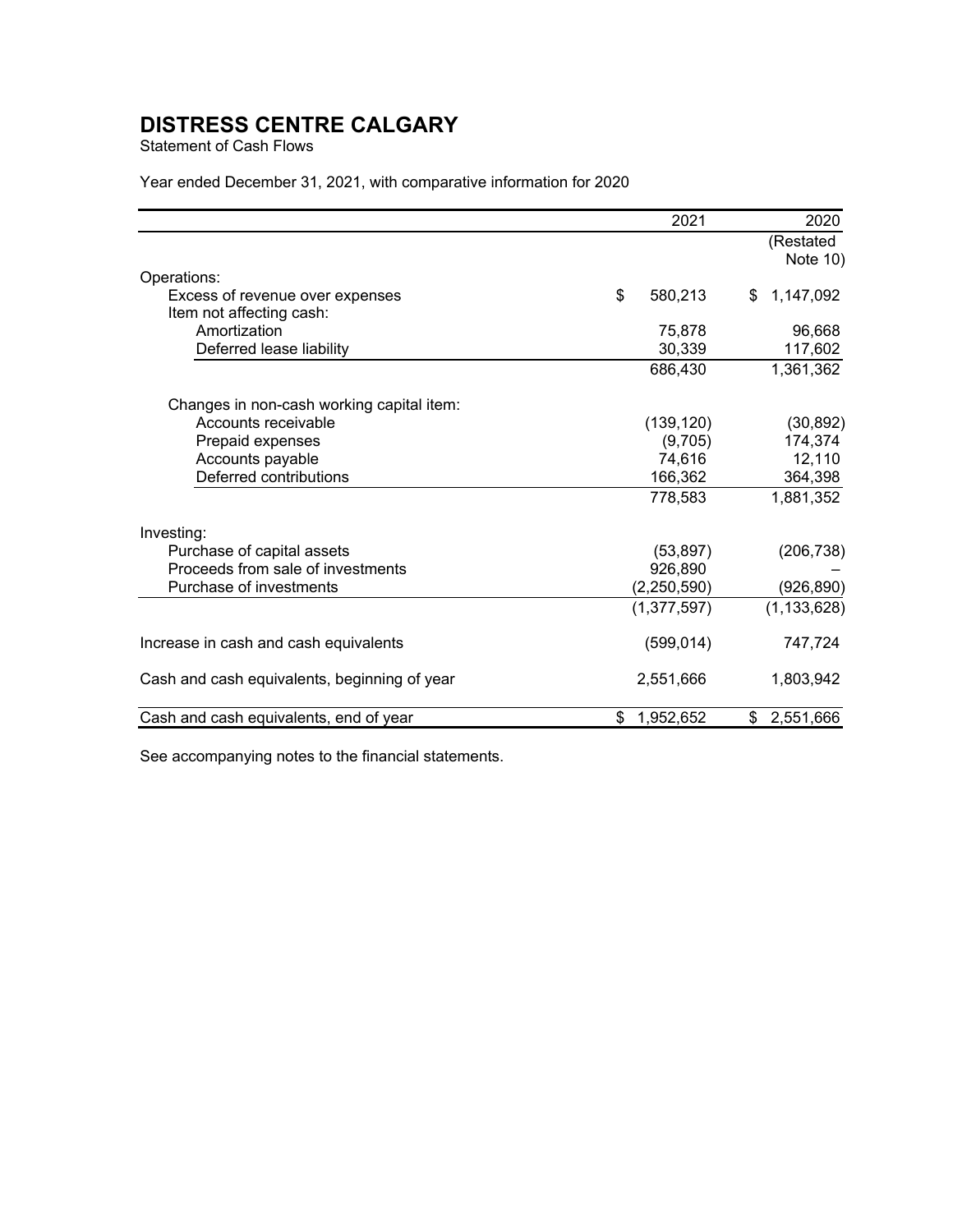Notes to Financial Statements

Year ended December 31, 2021, with comparative information for 2020

#### **1. Nature of operations:**

Distress Centre Calgary (the "Centre") provides immediate crisis support to anyone in crisis through its 24-hour crisis line, online crisis services, and professional counselling. The Centre also provides referral services through the 211 information and referral line. Calgarians experiencing homelessness are served out of the Safe Communities Opportunities and Resource Centre (SORCe). The Centre is a not-for-profit organization incorporated under the Societies Act (Alberta). The Centre is dependent on its contributors to continue as a going concern.

The Centre is a registered charity under the Income Tax Act and as such is exempt from income taxes.

### **2. Basis of presentation:**

These financial statements have been prepared in accordance with Canadian generally accepted accounting principles, specifically Canadian accounting standards for not-for-profit organizations ("ASNFPO"), using the restricted fund method to report restricted contributions.

#### **3. Significant accounting policies:**

(a) Fund accounting:

The Centre uses the restricted fund method to report restricted contributions.

#### *General funds*

General Funds include the Operating Fund and Sustainability Fund.

The Operating Fund is used for program delivery and administrative activities. This fund is comprised of restricted grants, restricted donations, and unrestricted contributions.

The Sustainability Fund accounts for unrestricted resources. This fund was established to sustain the existence and ensure the continuing activities of the Centre. The funds will be utilized to fund operating deficits and future projects at the Board's discretion.

#### *Capital fund*

This fund accounts for capital assets and any related capital funding.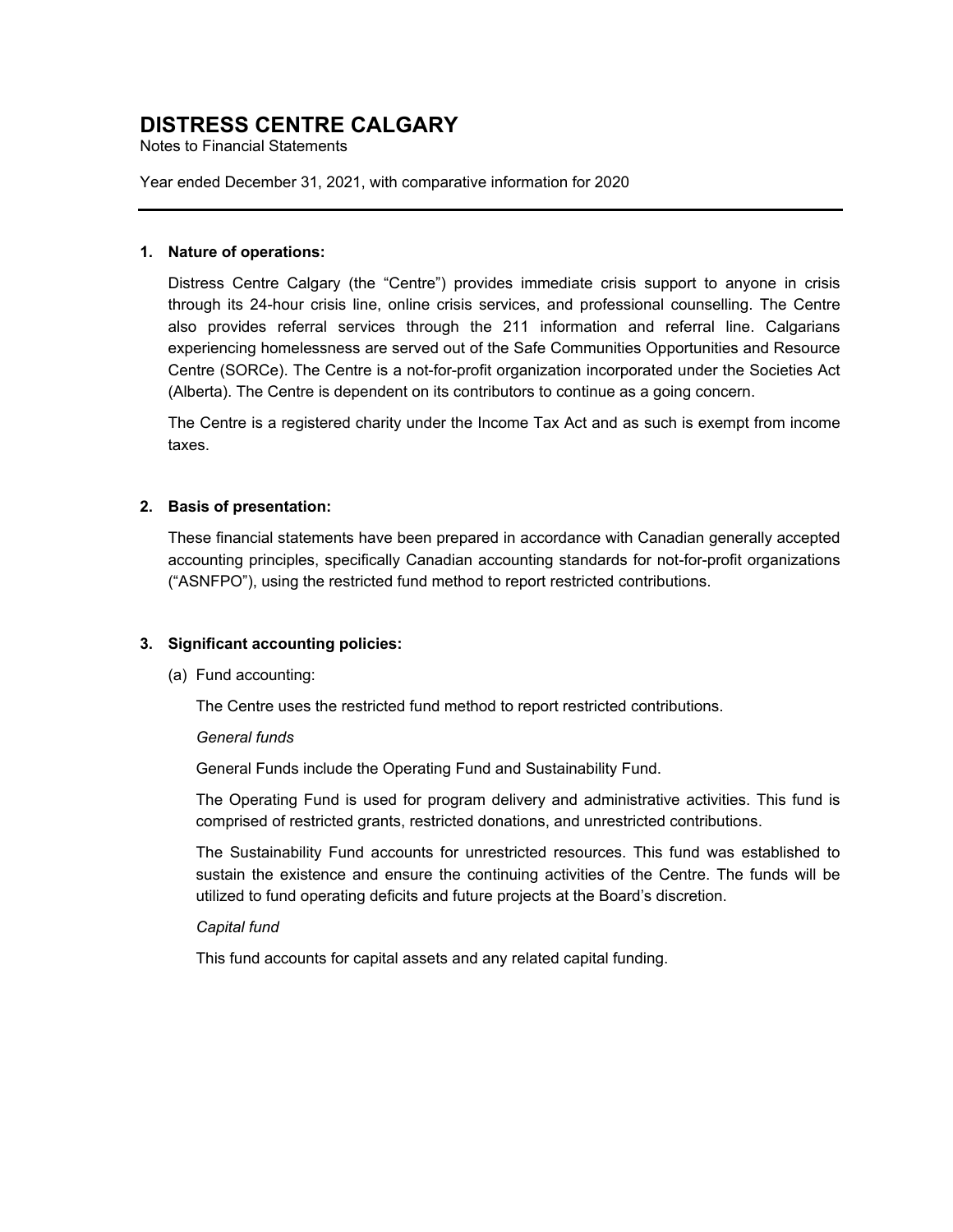Notes to Financial Statements, page 2

Year ended December 31, 2021, with comparative information for 2020

#### **3. Significant accounting policies (continued):**

(b) Cash and cash equivalents:

Cash and cash equivalents include cash on hand, balances with banks and Guaranteed Investment Certificates ("GICs") with original maturities less than or equal to 90 days.

(c) Investments:

Investments are comprised of Guaranteed Investment Certificates ("GICs") and fixed income instruments with original maturities greater than 90 days and related accrued interest. Investments maturing in one year or less from the date of the statement of financial position are classified as short-term investments; investments with longer original maturities are classified as long-term investments.

(d) Capital assets:

Purchased capital assets are recorded in the Capital Fund account at cost. Contributed capital assets are recorded in the Capital Fund at fair value at the date of contribution. Capital assets are amortized using the straight-line method at rates intended to amortize the cost of assets over their estimated useful lives. Building improvements are amortized using the straight-line method over the remaining term of the lease. Capital assets acquired during the year are amortized beginning when they are placed into use.

| Capital asset          | Rate                        |
|------------------------|-----------------------------|
|                        |                             |
| Telephone system       | 5 years                     |
| Furniture and fixtures | 5 years                     |
| Website                | 2 years                     |
| Computer equipment     | 3 years                     |
| Leasehold improvements | remaining term of the lease |
| Computer software      | 2 years                     |

The Centre regularly reviews its capital assets for obsolescence, and assets determined to be obsolete are derecognized. When a capital asset no longer contributes to the Centre's ability to provide goods and services, or when the value of future economic benefits or service potential associated with it is less than its net carrying amount, its carrying amount is written down to its residual value.

(e) Deferred lease liability:

Lease expenses for the premises are recognized on a straight-line basis over the term of the lease with the calculated lease expense in excess of payments under the terms of the lease accounted for as a deferred lease liability.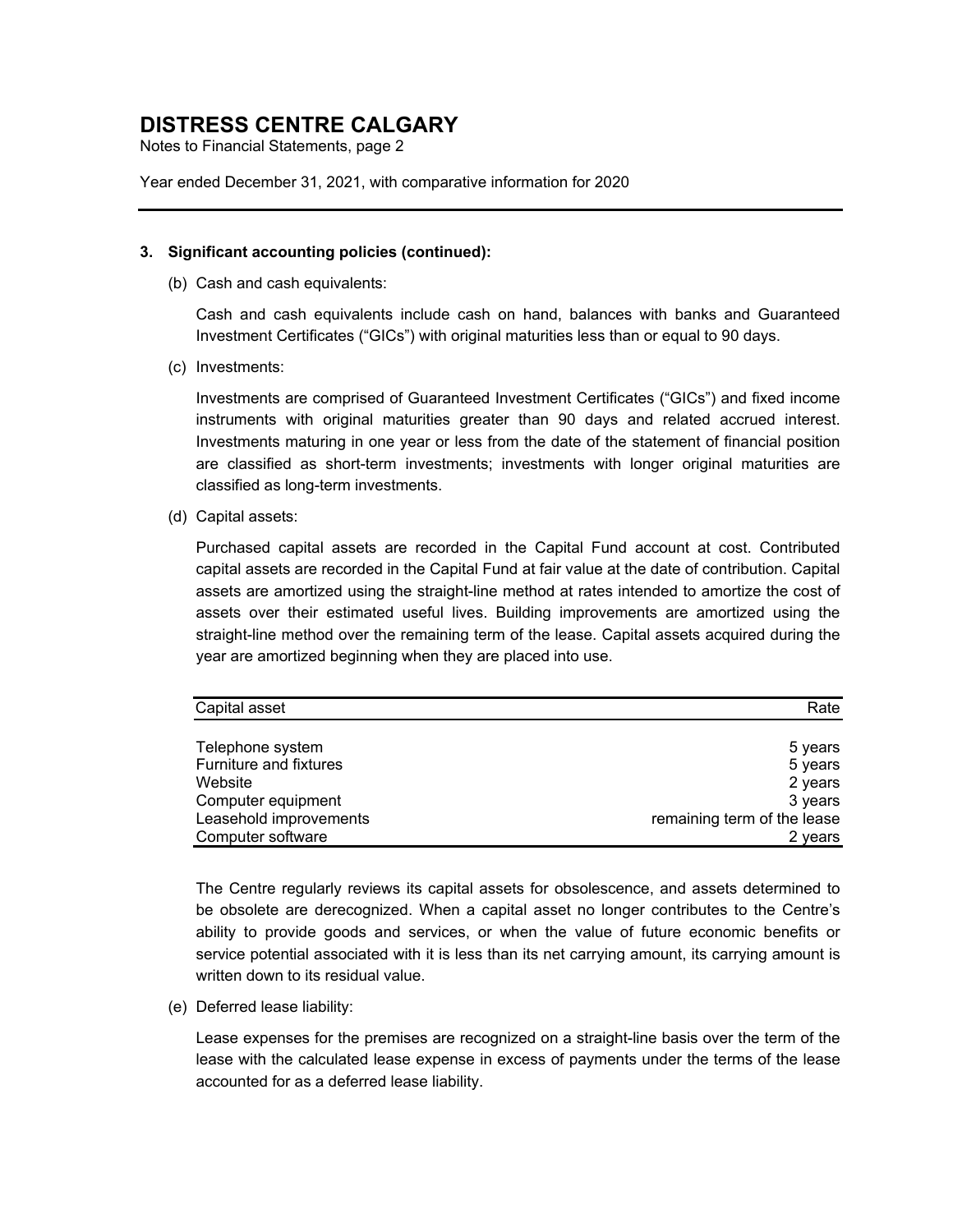Notes to Financial Statements, page 3

Year ended December 31, 2021, with comparative information for 2020

#### **3. Significant accounting policies (continued):**

(f) Revenue recognition:

Restricted contributions related to the Operating and Sustainability Funds are recognized as revenue using the deferred contribution method whereby revenue is recognized in the year in which related costs are incurred. Restricted contributions related to the Capital Fund are recognized as revenue when received, or receivable, if the amount to be received can be reasonably estimated and collection is reasonably assured.

Unrestricted contributions are recorded in the Operating Fund in the year received, or receivable, if the amount to be received can be reasonably estimated and collection is reasonably assured.

(g) Contributed materials and services:

The value of contributed materials and services is recorded when the fair value can be reasonably estimated, when the material and services are used in the normal course of operations and would otherwise have been purchased.

Volunteers have contributed a variety of services to assist the Centre in carrying out its objectives. The fair value of such services is not recognized in these financial statements.

(h) Government assistance:

Government grants are recorded as revenue when eligibility criteria are met and receipt is reasonably assured.

(i) Measurement uncertainty:

The preparation of financial statements in conformity with ASNFPO requires management to make estimates and assumptions that affect the reported amounts of assets and liabilities and disclosure of contingent assets and liabilities at the date of the financial statements, and the reported amounts of revenue and expenses during the reporting period. The most significant of these estimates are related to the collectability of accounts receivable and the amortization period for and potential impairment of capital assets. Actual results could differ significantly from the estimates. Management reviews these estimates on a periodic basis and, if required, makes adjustments prospectively.

The outbreak of the novel strain of coronavirus, specifically identified as "COVID-19" was declared a global pandemic by the World Health Organization on March 11, 2020. Governments worldwide enacted emergency measures to combat the spread of the virus. These measures, which include public health measures requiring periodic closures of nonessential businesses, requesting the public to stay home as much as possible, the implementation of travel bans, self-imposed quarantine periods and physical distancing, have caused material disruption to businesses globally resulting in an economic slowdown.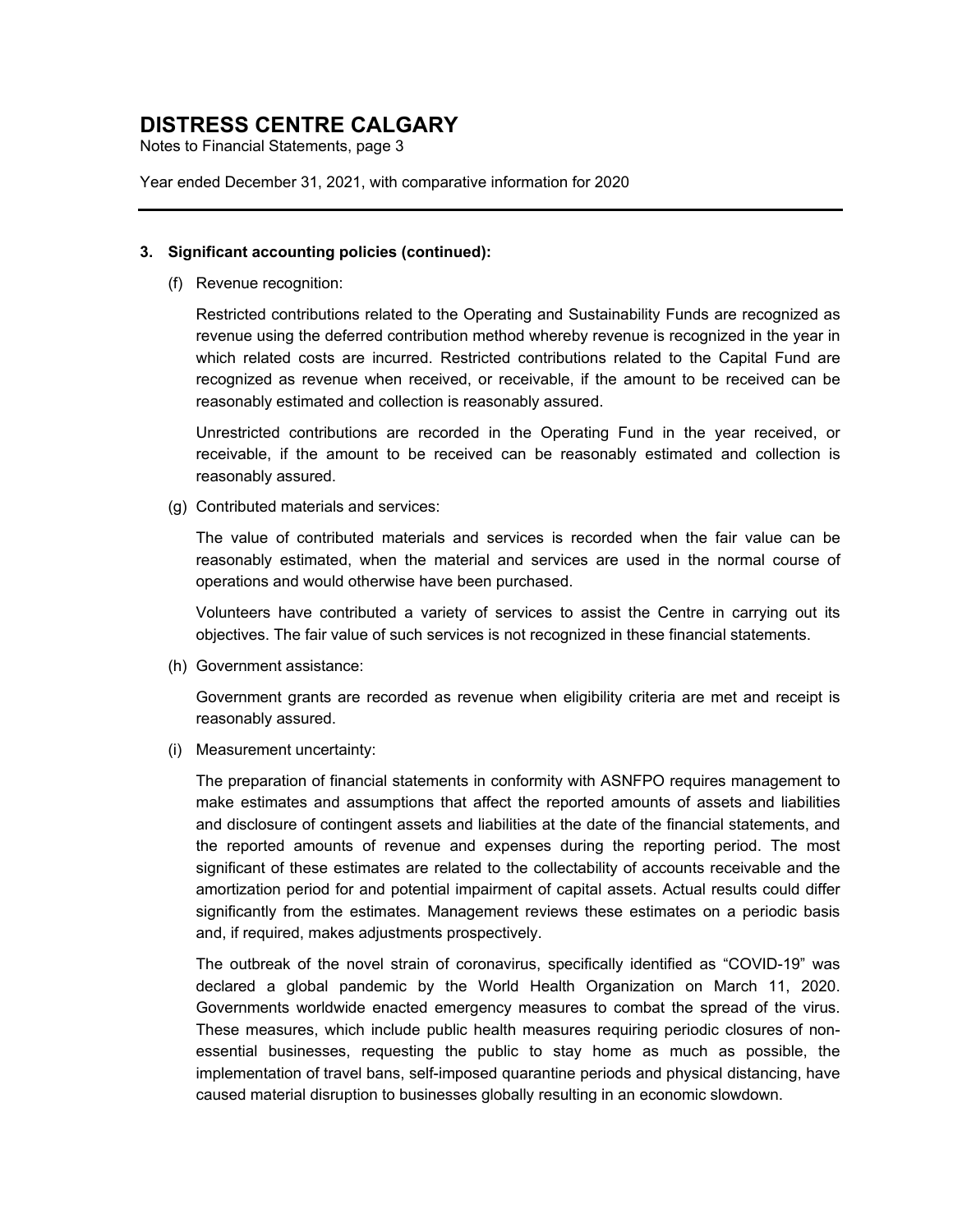Notes to Financial Statements, page 4

Year ended December 31, 2021, with comparative information for 2020

#### **3. Significant accounting policies (continued):**

(h) Measurement uncertainty (continued):

Governments and central banks have reacted with significant monetary and fiscal interventions designed to stabilize economic conditions.

As a result of the pandemic and government measures, the Centre cancelled in-person fundraising events, resulting in a decrease in revenues and related costs specific to those events. The Centre continues to operate, and has adopted health, safety, and physical distancing protocols.

As at the reporting date, the Centre has determined that COVID-19 has had no significant impact on its contracts or lease agreements, the assessment of provisions and contingent liabilities, or the timing of revenue recognition. Management has assessed the financial impacts of COVID-19 pandemic and did not identify any negative impacts on its financial statements as of December 31, 2021.

The Centre continues to manage liquidity risk by forecasting and assessing cash flow requirements on an ongoing basis. As of December 31, 2021, the Centre continues to meet its contractual obligations within normal payment terms and the Centre's exposure to credit risk remains largely unchanged.

(i) Financial instruments:

The Centre recognizes its financial instruments when the Centre becomes a party to the contractual provisions of the financial instrument. Financial instruments are recorded at fair value on initial recognition. Freestanding derivative instruments that are not in a qualifying hedging relationship and equity instruments that are quoted in an active market are subsequently measured at fair value. All other financial instruments are subsequently measured at cost or amortized cost unless management has elected to carry the instruments at fair value. The Centre has not elected to carry any such financial instruments at fair value.

Transaction costs incurred through the acquisition of financial instruments that are subsequently measured at fair value are expensed as incurred. All other financial instruments are adjusted by transaction costs incurred upon acquisition and by financing costs. These costs are amortized using the straight-line method.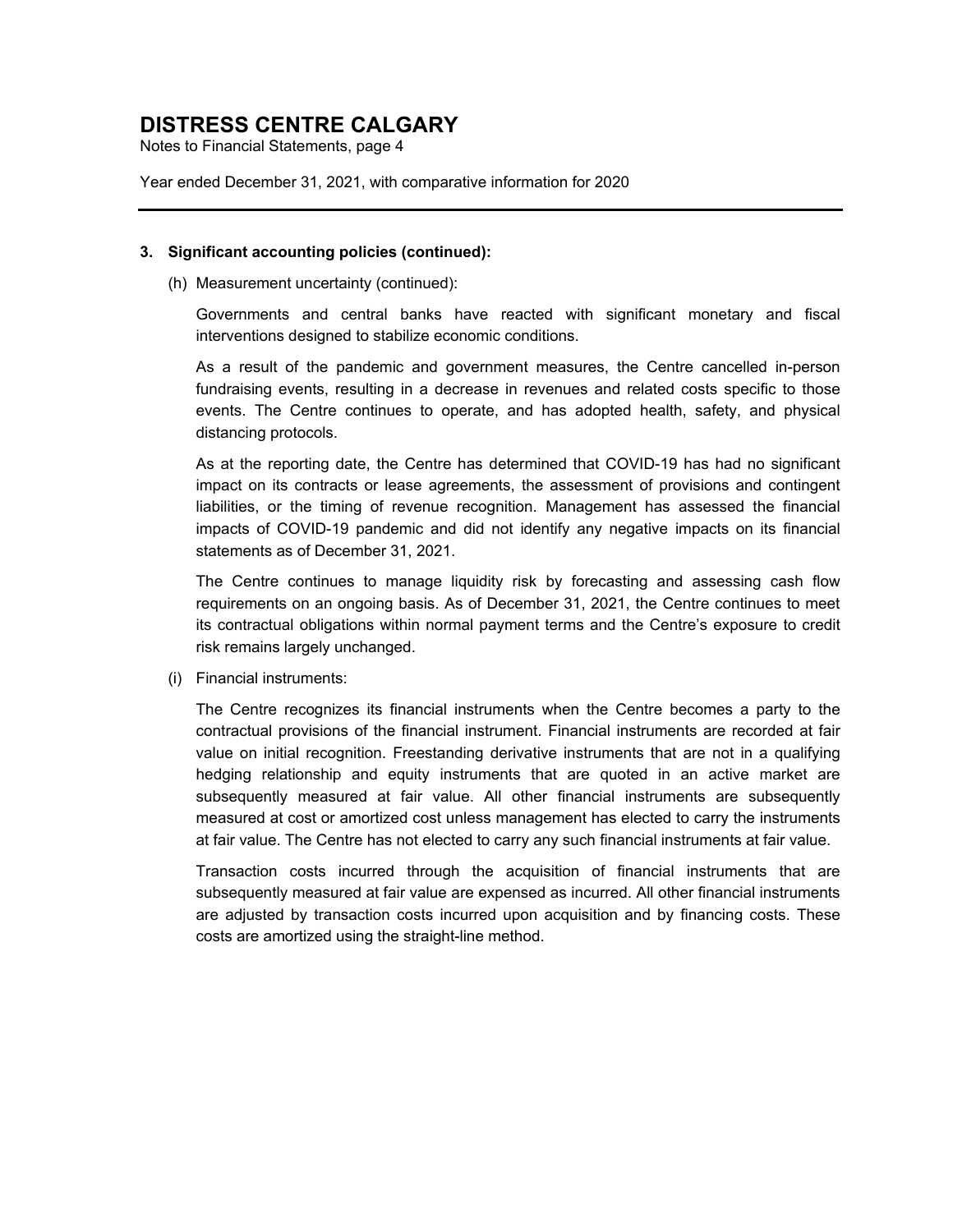Notes to Financial Statements, page 5

Year ended December 31, 2021, with comparative information for 2020

### **3. Significant accounting policies (continued):**

(i) Financial instruments (continued):

Financial assets measured at cost or amortized cost are tested for impairment on an annual basis at the end of the fiscal year if there are indicators that the asset may be impaired. If there is an indicator of impairment, the Centre determines if there is a significant adverse change in the expected amount or timing of future cash flows from the financial asset. If there is a significant adverse change in the expected cash flows, the carrying value of the financial asset is reduced to the highest of the present value of the expected cash flows, the amount that could be realized from selling the financial asset, or the amount the Centre expects to realize by exercising its right to any collateral. If events and circumstances reverse in a future period, an impairment loss will be reversed to the extent of the improvement, not exceeding the initial impairment charge.

#### **4. Investments:**

|                                                                                                              | 2021            | 2020    |
|--------------------------------------------------------------------------------------------------------------|-----------------|---------|
| <b>Short term investments:</b>                                                                               |                 |         |
| Guaranteed investment certificate – maturity date<br>May 11, 2022 with an annual interest rate of 0.25%      | 1,001,241<br>\$ | \$      |
| Guaranteed investment certificate – maturity date<br>June 20, 2022 with an annual interest rate of 0.25%     | 250,013         |         |
| Guaranteed investment certificate – maturity date<br>June 10, 2022 with an annual interest rate of 0.50%     | 101,993         |         |
| Guaranteed investment certificate – maturity date<br>January 31, 2021 with an annual interest rate of 1.55%  |                 | 213,134 |
| Guaranteed investment certificate - maturity date<br>February 28, 2021 with an annual interest rate of 1.55% |                 | 71,616  |
| Guaranteed investment certificate - maturity date<br>May 6, 2021 with an annual interest rate of 1.30%       |                 | 102,951 |
| Guaranteed investment certificate – maturity date<br>May 6, 2021 with an annual interest rate of 1.30%       |                 | 102,951 |
| Guaranteed investment certificate – maturity date<br>May 6, 2021 with an annual interest rate of 1.30%       |                 | 102,951 |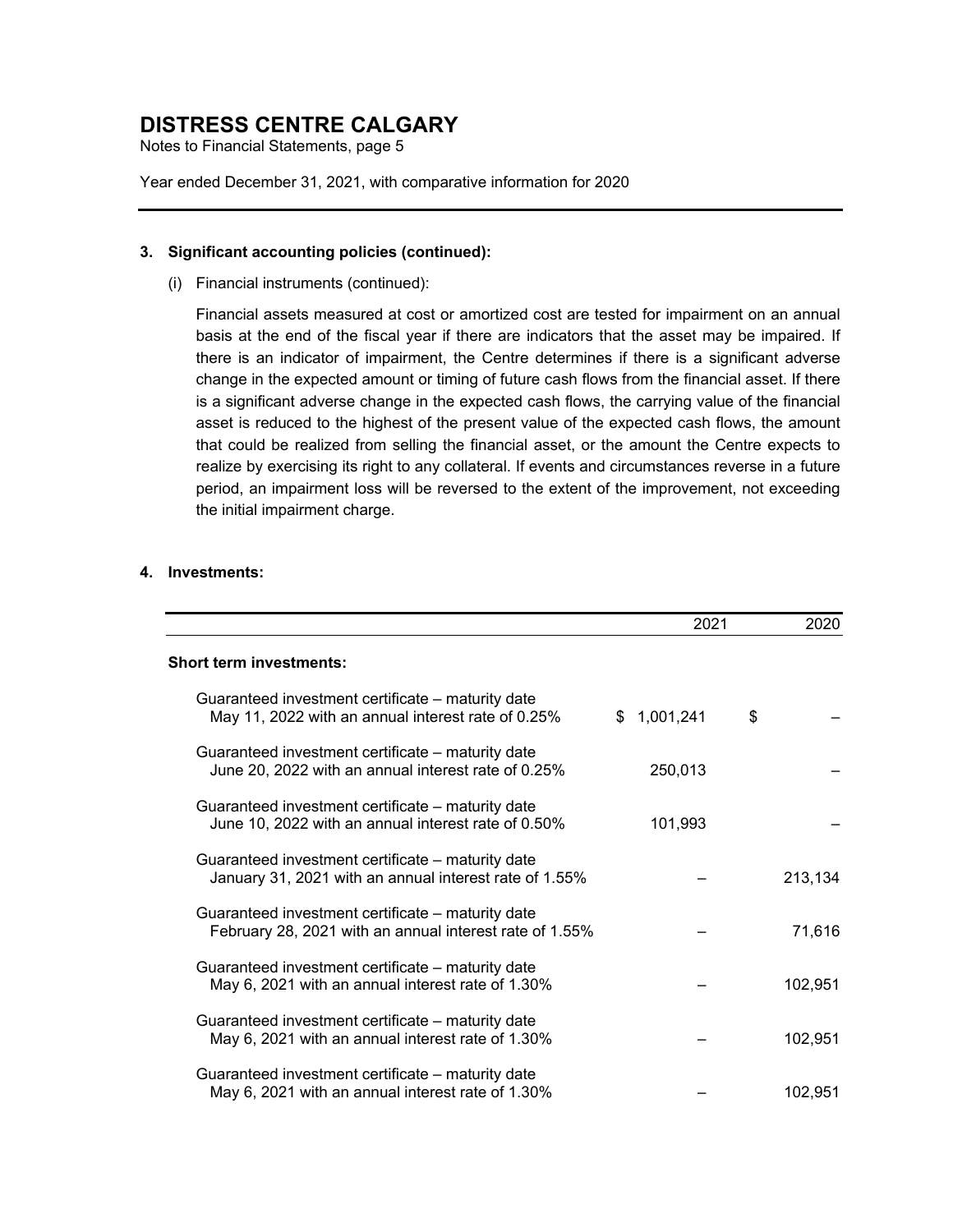Notes to Financial Statements, page 6

### Year ended December 31, 2021, with comparative information for 2020

### **4. Investments (continued):**

|                                                                                                         | 2021            | 2020    |
|---------------------------------------------------------------------------------------------------------|-----------------|---------|
| Short term investments (continued):                                                                     |                 |         |
| Guaranteed investment certificate – maturity date<br>May 11, 2021 with an annual interest rate of 1.30% |                 | 4,026   |
| Guaranteed investment certificate – maturity date<br>May 19, 2021 with an annual interest rate of 1.30% |                 | 133,865 |
| Guaranteed investment certificate – maturity date<br>May 19, 2021 with an annual interest rate of 1.30% |                 | 104,056 |
| Guaranteed investment certificate – maturity date<br>May 1, 2021 with an annual interest rate of 0.45%  |                 | 91,340  |
| Balance, end of year                                                                                    | 1,353,247<br>\$ | 926,890 |

|                                                                                                          | 2021          | 2020 |
|----------------------------------------------------------------------------------------------------------|---------------|------|
| Long term investments:                                                                                   |               |      |
| Guaranteed investment certificate – maturity date<br>June 10, 2023 with an annual interest rate of 0.65% | \$<br>100,363 | \$   |
| Guaranteed investment certificate – maturity date<br>June 10, 2024 with an annual interest rate of 0.70% | 100,397       |      |
| Fixed income – maturity date June 2, 2025<br>with an annual interest rate of 2.60%                       | 98,276        |      |
| Fixed income – maturity date August 14, 2026<br>with an annual interest rate of 2.60%                    | 94,892        |      |
| Fixed income – maturity date June 1, 2027<br>with an annual interest rate of 2.60%                       | 99,384        |      |
| Fixed income – maturity date December 1, 2026<br>with an annual interest rate of 2.60%                   | 101,656       |      |
| Fixed income – maturity date June 2, 2029<br>with an annual interest rate of 2.60%                       | 100,745       |      |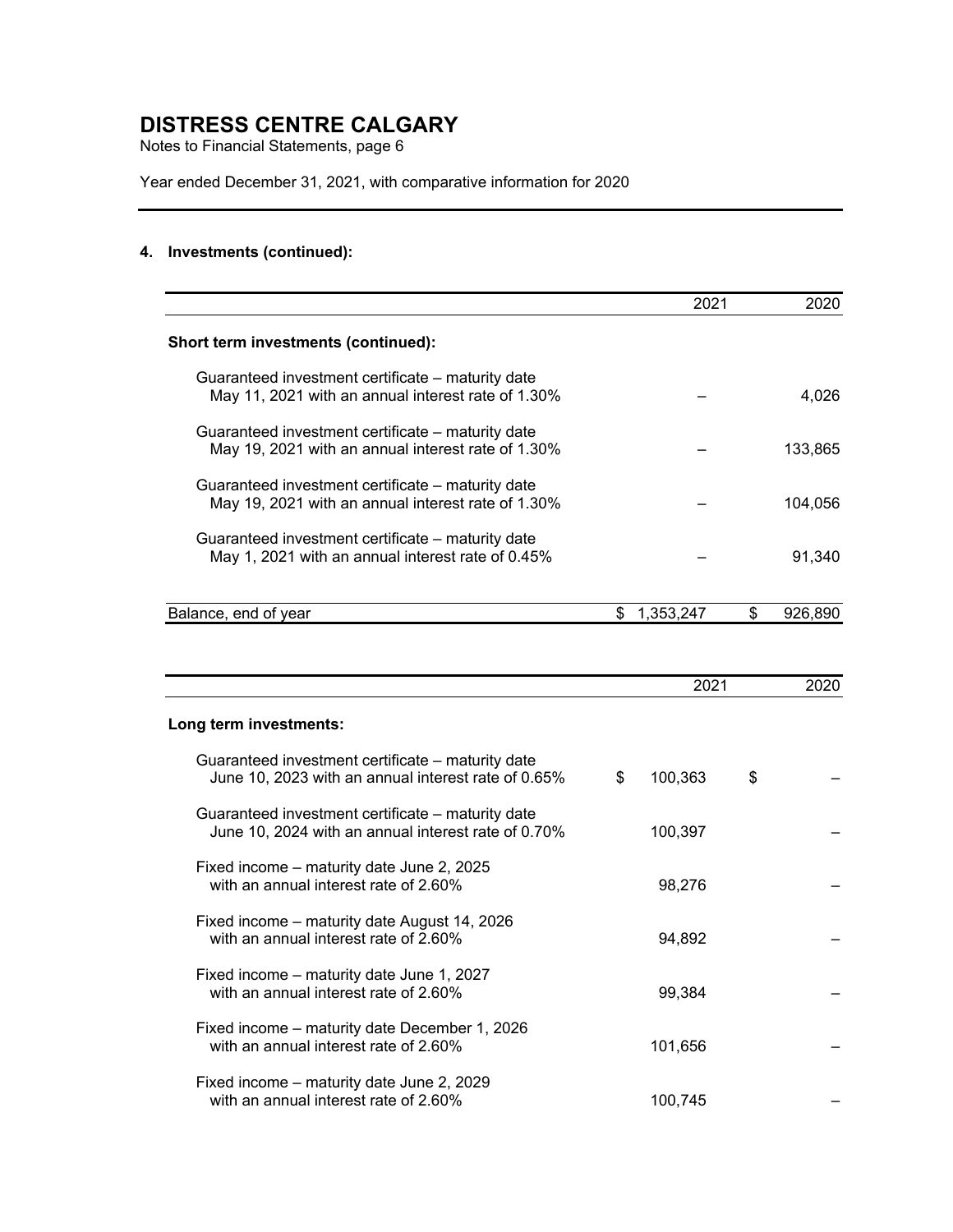Notes to Financial Statements, page 7

### Year ended December 31, 2021, with comparative information for 2020

### **4. Investments (continued):**

|                                                                                         |   | 2021    |  |
|-----------------------------------------------------------------------------------------|---|---------|--|
| Long term investments (continued):                                                      |   |         |  |
| Fixed income - maturity date September 1, 2030<br>with an annual interest rate of 1.90% |   | 100,470 |  |
| Fixed income – maturity date June 18, 2031<br>with an annual interest rate of 1.55%     |   | 101,160 |  |
| Balance, end of year                                                                    | S | 897,343 |  |

### **5. Capital assets:**

|                               |               |   |              |     | 2021     |    | 2020     |
|-------------------------------|---------------|---|--------------|-----|----------|----|----------|
|                               |               |   | Accumulated  |     | Net book |    | Net book |
|                               | Cost          |   | amortization |     | value    |    | value    |
|                               |               |   |              |     |          |    |          |
| Telephone system              | \$<br>175,328 | S | 175,272      | \$  | 56       | \$ | 1,222    |
| <b>Furniture and fixtures</b> | 289,272       |   | 195,286      |     | 93,986   |    | 124,529  |
| Website                       | 30,083        |   | 30,083       |     |          |    |          |
| Computer equipment            | 343,405       |   | 322,852      |     | 20,553   |    | 41,684   |
| Leasehold improvements        | 665,414       |   | 592,787      |     | 72.627   |    | 41,768   |
| Computer software             | 427,898       |   | 427.898      |     |          |    |          |
|                               | 1,931,400     |   | \$1,744,178  | \$. | 187,222  | S  | 209,203  |

#### **6. Deferred contributions:**

The Centre's funders restrict certain contributions for specific purposes. Recognition of unused restricted amounts is deferred to future years in which the specified expenses are incurred. When the contributions are made for the acquisition of capital assets, revenue is recognized when the contributions are received or receivable.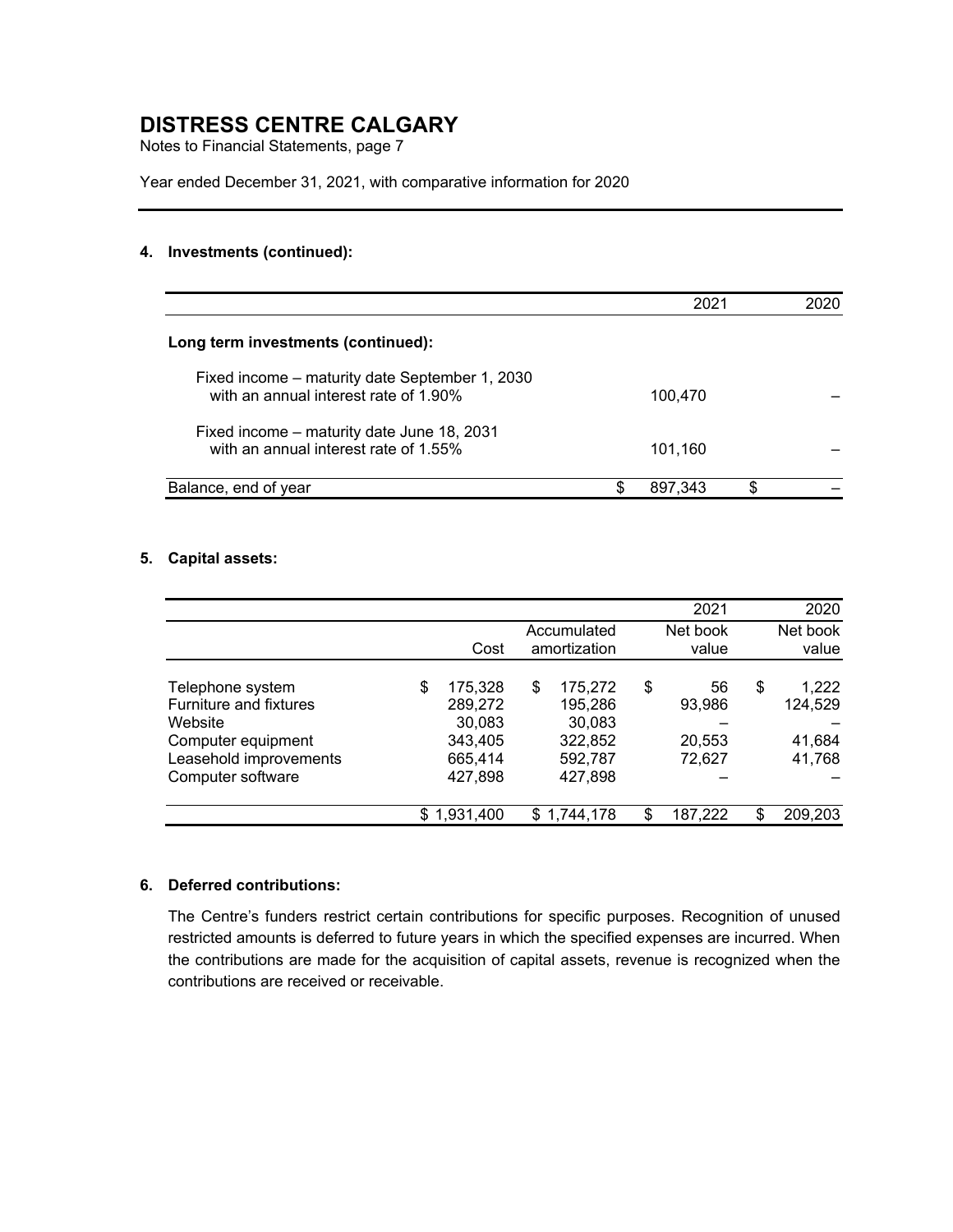Notes to Financial Statements, page 8

### Year ended December 31, 2021, with comparative information for 2020

### **6. Deferred contributions (continued):**

Changes for the year in the balance are as follows:

|                                                                                                           | 2021                                     | 2020                                |
|-----------------------------------------------------------------------------------------------------------|------------------------------------------|-------------------------------------|
| Balance, beginning of year<br>Contributions received in the year<br>Amounts recognized as revenue in year | 1,337,353 \$<br>8,681,104<br>(8,514,742) | 972,955<br>8,284,497<br>(7,920,099) |
| Balance, end of year                                                                                      |                                          | 1,503,715 \$ 1,337,353              |

The balance is comprised as follows:

|                                                             | 2021          |    | 2020      |
|-------------------------------------------------------------|---------------|----|-----------|
|                                                             |               |    |           |
| Unities Way Alberta Capital Region                          | \$<br>465,011 | -S | 863,280   |
| Other donations and fundraising                             | 324,155       |    | 220,497   |
| <b>Calgary Homeless Foundation</b>                          | 222,320       |    | 95,729    |
| United Way of Calgary and area                              | 166,731       |    | 86,569    |
| Casino proceeds                                             | 119           |    | 37,236    |
| City of Calgary, Family and Community Support Services      |               |    | 34,042    |
| City of Calgary, Community Safety Investment Framework Fund | 202,720       |    |           |
| Crisis Services Canada                                      | 26.409        |    |           |
| Alberta Human Services                                      | 96.250        |    |           |
|                                                             |               |    |           |
|                                                             | 1.503.715     | S  | 1,337,353 |

### **7. Contractual obligations:**

Total obligations under the existing lease for premises (exclusive of operating costs) are as follows:

| 2022<br>2023<br>2024<br>2025<br>2026<br>Thereafter | \$ | 133,407<br>139,701<br>139,701<br>139,701<br>168,026<br>601,949 |
|----------------------------------------------------|----|----------------------------------------------------------------|
|                                                    | S  | 1,322,485                                                      |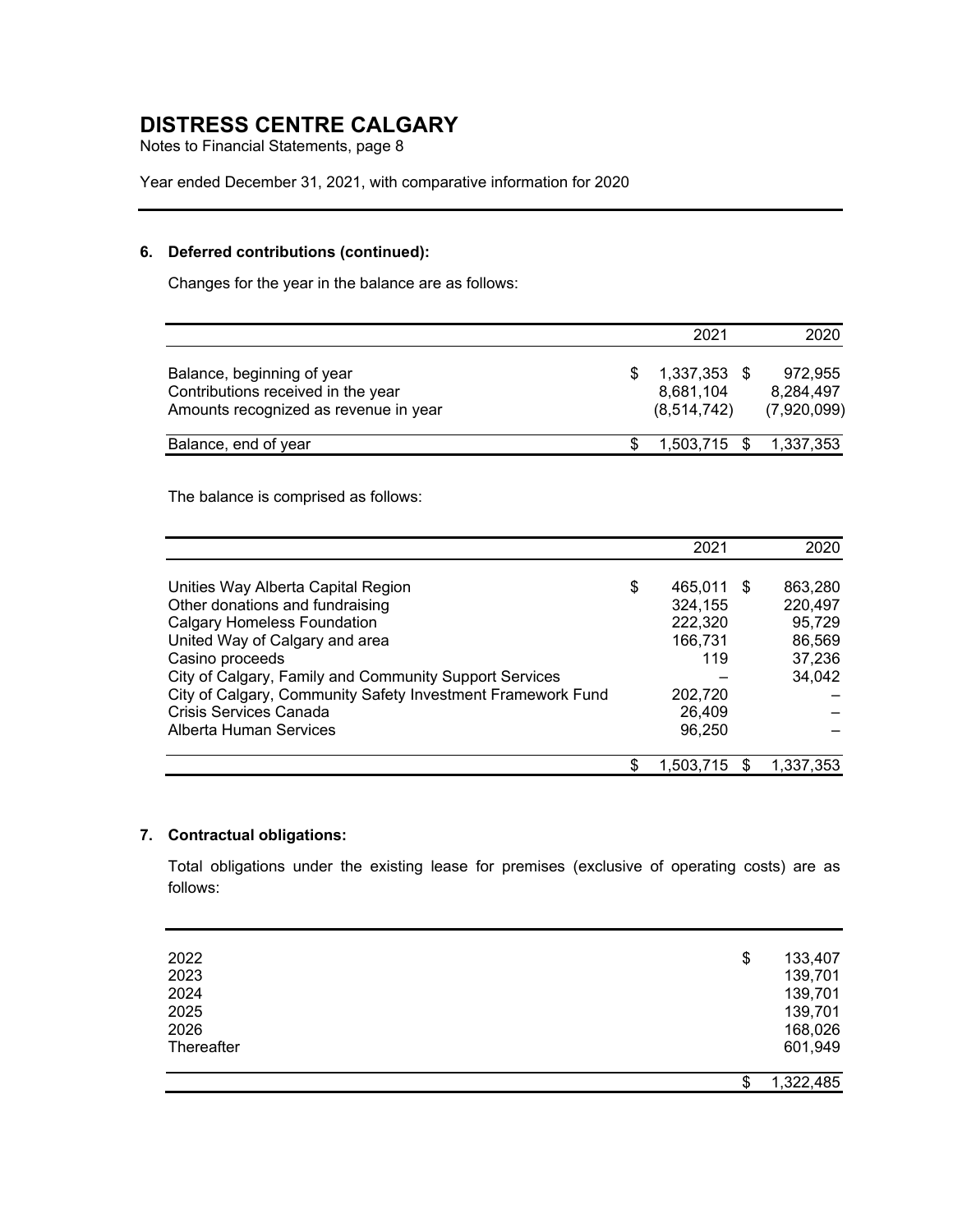Notes to Financial Statements, page 9

Year ended December 31, 2021, with comparative information for 2020

### **8. Expenses incurred for fundraising:**

Expenses incurred for soliciting contributions were \$399,806 (2020 – \$241,175) including \$210,686 (2020 – \$193,190) paid to employees involved in securing contributions including fundraising. These expenses are included in office administration, finance, marketing and fundraising, building, and personnel.

### **9. Financial instruments:**

The Centre's use of financial instruments and its exposure to risks associated with such instruments arises out of its normal course of operations and investing activities. The Centre is exposed to the following significant financial risks:

(a) Liquidity risk

Liquidity risk is the risk that the Centre will be unable to fulfill its obligations on a timely basis or at a reasonable cost. The Centre manages liquidity risk by monitoring its operating requirements and maintaining adequate cash and cash equivalents.

(b) Interest rate risk

Interest rate risk is the risk that the value of a financial instrument might be adversely affected by a change in interest rates. In seeking to minimize the risks from interest rate fluctuations, the Centre manages exposure through its normal operating and financing activities. The Centre is exposed to interest rate risk primarily through its guaranteed investment certificates.

(c) Credit risk

Credit risk is the risk that a counterparty may default on its contractual obligations resulting in a financial loss. The Centre is exposed to credit risk with respect to its cash and investments, which are deposited with Canadian commercial banks and investment managers. The Centre is exposed to credit risk relating to accounts receivable, which is influenced by the individual characteristics of each debtor. The Centre has no significant concentration of credit risk with any one party and limits exposure to credit risks by dealing with only creditworthy organizations. Management does not expect any debtor to fail in meeting their obligation.

There have been no changes to this risk exposure since 2020 other than the potential impact of COVID-19 as disclosed in note 3(i).